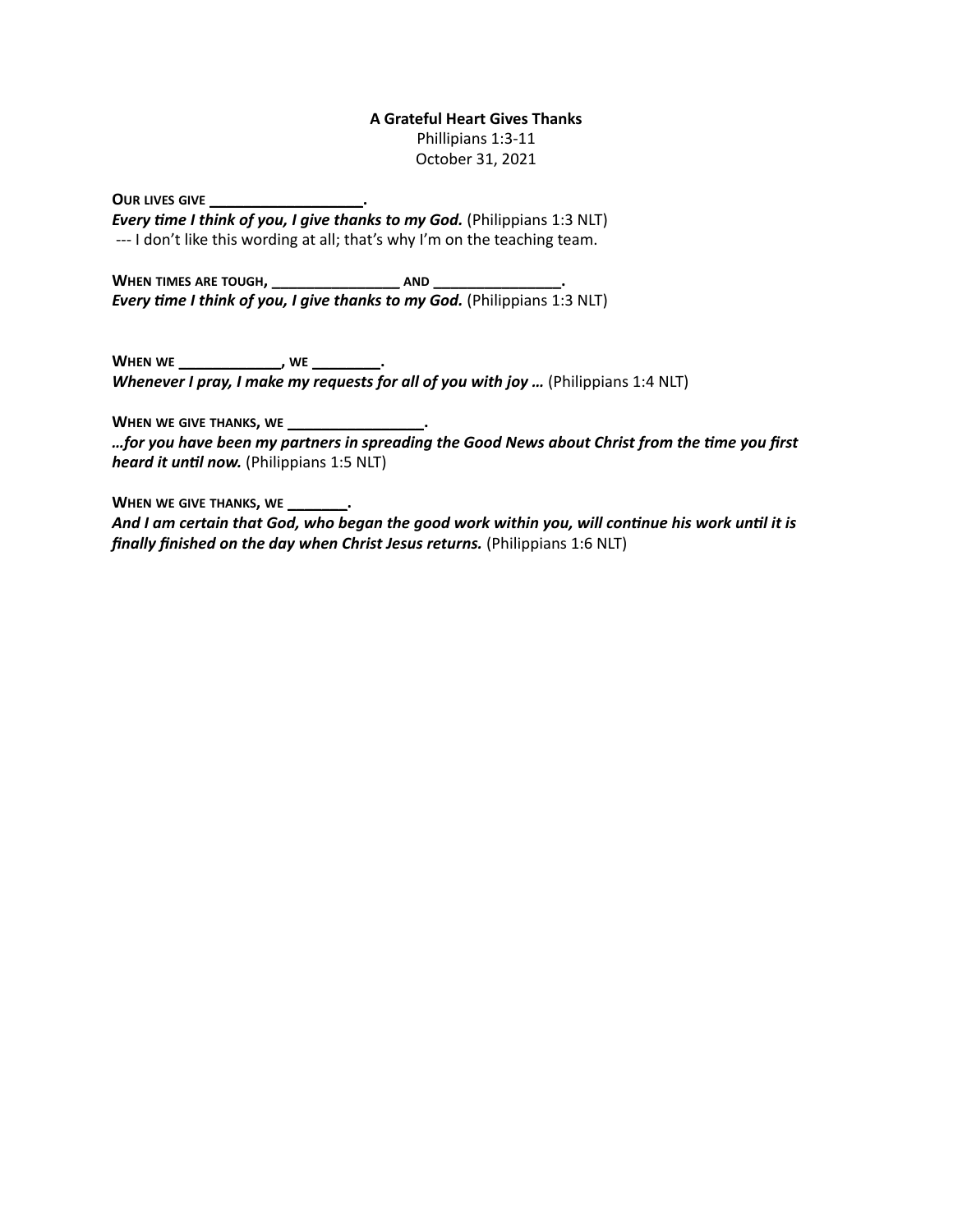# **Give Thanks Grateful Hearts**

## **Scripture Passage:**

Philippians 1:3-11

**Focus Statement:**  Our gratitude & thanks & joy is an outpouring of God's Grace

# **Intro Video:**

<https://www.youtube.com/watch?v=drkDAesuFTQ>

### **ME:**

Thank you – so often we forget to say this. Yea, tomorrow marks Nov. and we all know that Thanksgiving is coming; then we remember. When times are good, so easy to fall asleep and forget. And when times are bad, what is there to say thank you for? This series DESC … How do we live with grateful hearts each and every day? And what does that mean for our lives?

# **GOD:**

Background to Philippians. See above…as we read through this very powerful letter, one called the Epistle of Joy, learn how to live with grateful hearts. Gratitude Jar Description …

**May God our Father and the Lord Jesus Christ give you grace and peace. …** *Every time I think of you, I give thanks to my God.* (1:2-3 NLT) These verses are inter-woven. We are only able to give thanks because God has given us a 'grace'. It is interesting to note that the Greek Words grace and thanks have similar roots. God gives us a 'grace' and we in turn are able to give 'thanks'. (see info on charis v. eucharisto) Our thanks is a natural outcropping of the salvation we have received from Jesus Christ.

It is easy to say 'give thanks,' especially in this time getting ready for our Thanksgiving Holiday. But we all know that when times are tough, it can incredibly difficult to give thanks. Paul finds himself in a similar situation: he is writing this letter from prison in Rome. This cell will be his last residence and he will soon die in Rome. He writes to a people who are also suffering. (see above commentary.) And yet, Paul writes, *Every time I think of you, I give thanks to my God.* (Philippians 1:3 NLT) Even from prison, even when we lose friends, even when the waves are crashing, we still have the possibility to give thanks. He writes, every time "I think of you" also translated 'remember'. There is power in our remembering. We are part of a huge Christian story. The Philippians did indeed give thanks and have a church that dates thousands of years. Paul gave thanks and planted so many multi-site churches and his words give us inspiration today. Sometimes at our darkest moments, we can find power in simply remembering when God has been with us.

In verses 4-6, then Paul gives us a way to tangibly live out our thanks. We have our gratitude jars AND it means life transformation each day. We can pray, tell others (share the joy) and live (knowing the eschaton.)